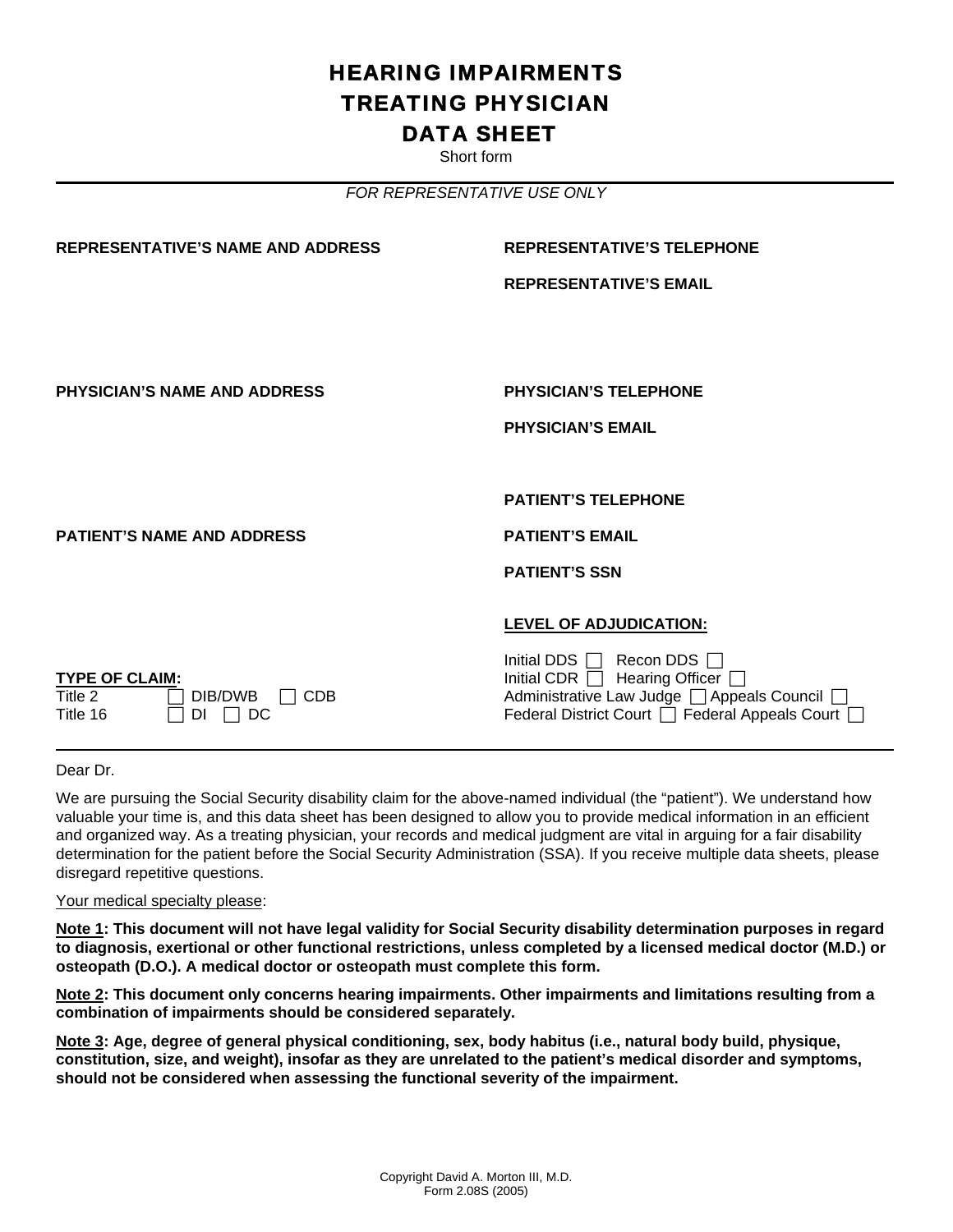|  |  | "A.S." means left ear. |  |
|--|--|------------------------|--|
|--|--|------------------------|--|

| "A.D." means right ear. |  |  |  |
|-------------------------|--|--|--|
|-------------------------|--|--|--|

 **"dB"** means decibels.

| <b>UD</b> Illedits deciders.                                                        |            |              |                                                                                                                |
|-------------------------------------------------------------------------------------|------------|--------------|----------------------------------------------------------------------------------------------------------------|
| I. Does the person have a hearing impairment?                                       | $\Box$ Yes | $\Box$ No    | $\Box$ Unknown                                                                                                 |
| Date diagnosed                                                                      |            |              |                                                                                                                |
| A. Significant hearing loss right ear                                               | $\Box$ Yes | $\square$ No | $\Box$ Unknown                                                                                                 |
| B. Significant hearing loss left ear                                                | $\Box$ Yes | $\Box$ No    | $\Box$ Unknown                                                                                                 |
| II. Describe type of hearing loss (sensorineural, otosclerosis, otitis media, etc.) |            |              |                                                                                                                |
|                                                                                     |            |              |                                                                                                                |
| III. Treatment and response                                                         |            |              |                                                                                                                |
| A. Surgery                                                                          | $\Box$ Yes | <b>No</b>    | <b>Unknown</b>                                                                                                 |
| (If Yes, please briefly describe surgery and attach operative note.)                |            |              |                                                                                                                |
|                                                                                     |            |              |                                                                                                                |
| <b>B.</b> Medication                                                                | $\Box$ Yes | No           | <b>Unknown</b>                                                                                                 |
| effects.)                                                                           |            |              | (If Yes, please list drugs prescribed for this disorder, including dosage and schedule, and any reported side- |
| C. Aided hearing?                                                                   | $\Box$ Yes | No           | <b>Unknown</b>                                                                                                 |
| $A.D. \Box$                                                                         |            |              |                                                                                                                |
| A.S. $\Box$                                                                         |            |              |                                                                                                                |
| Cochlear implant $\Box$                                                             |            |              |                                                                                                                |
| If unable to use aided hearing, please explain.                                     |            |              |                                                                                                                |
|                                                                                     |            |              |                                                                                                                |
|                                                                                     |            |              |                                                                                                                |

## **IV. Audiometric testing** (if done, please attach copy)

A. Adults only (if less than 18 years of age, skip to **B**)

1. Unaided air conduction threshold sensitivity: average of 500, 1000, 2000 Hz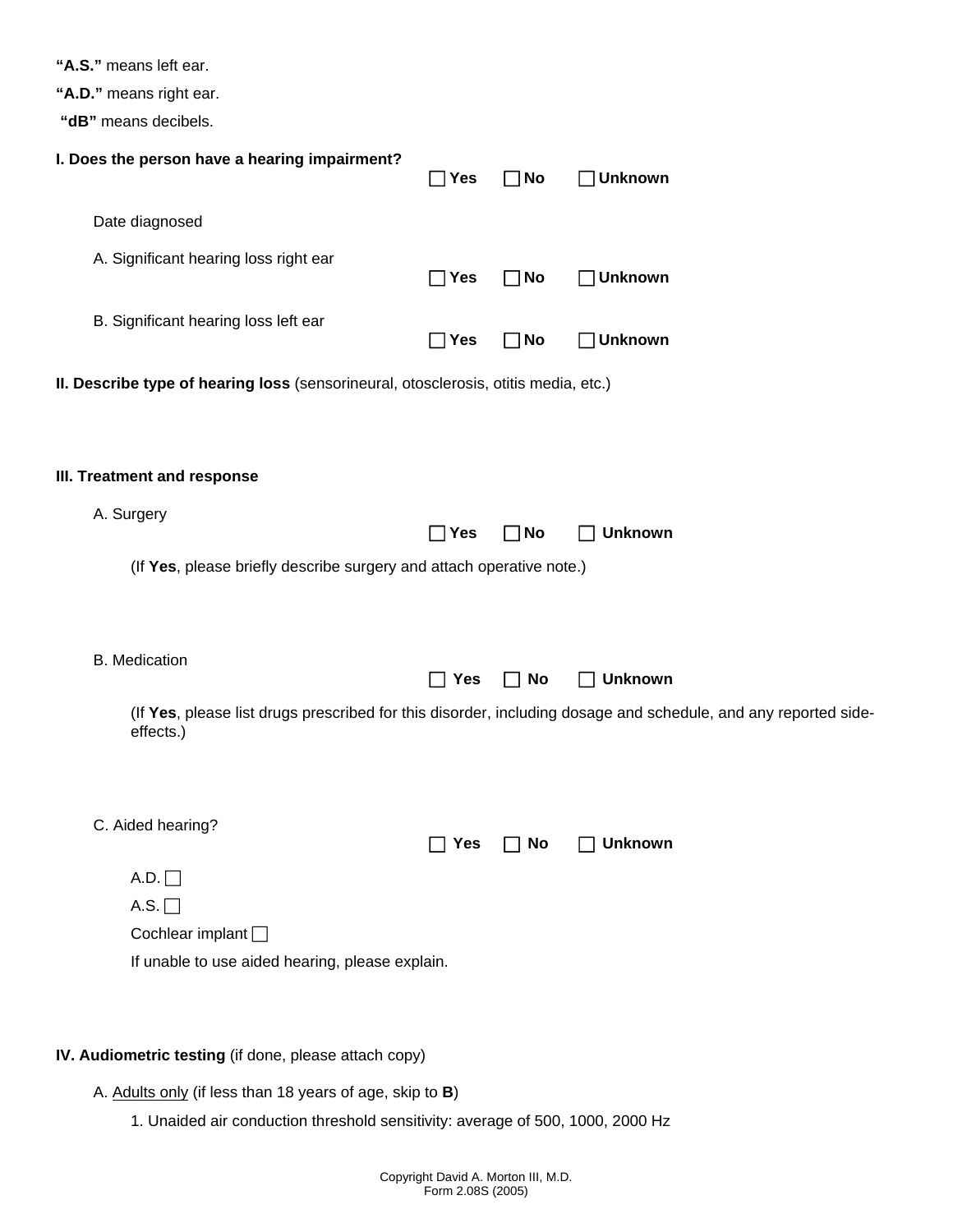A.D.  $(dB)$ 

A.S. (dB)

1a. Unaided bone conduction threshold sensitivity: average of 500, 1000, 2000 Hz

A.D. \_\_\_\_\_\_\_\_\_\_\_\_\_\_ (dB)

A.S. \_\_\_\_\_\_\_\_\_\_\_\_\_\_ (dB)

2. Aided air conduction threshold sensitivity: average of 500, 1000, 2000 Hz

A.D. \_\_\_\_\_\_\_\_\_\_\_\_\_\_ (dB)

A.S. (dB)

2a. Aided bone conduction threshold sensitivity: average of 500, 1000, 2000 Hz

A.D. (dB)

A.S. \_\_\_\_\_\_\_\_\_\_\_\_\_\_ (dB)

B. Children only (less than 18 years of age)

3. Unaided air conduction threshold sensitivity: average of 500, 1000, 2000, 3000 Hz

A.D.  $(dB)$ 

A.S. (dB)

3a. Unaided bone conduction threshold sensitivity: average of 500, 1000, 2000, 3000 Hz

A.D. (dB)

A.S. (dB)

4. Aided air conduction threshold sensitivity: average of 500, 1000, 2000, 3000 Hz

A.D.  $(dB)$ 

A.S. (dB)

4a. Aided bone conduction threshold sensitivity: average of 500, 1000, 2000, 3000 Hz

A.D. \_\_\_\_\_\_\_\_\_\_\_\_\_\_ (dB)

A.S. (dB)

C. Adults and children

5. Unaided speech discrimination

A.D. \_\_\_\_\_\_\_\_\_\_\_\_\_\_ (percent)

A.S. \_\_\_\_\_\_\_\_\_\_\_\_\_\_ (percent)

6. Aided speech discrimination (where possible)

A.D. \_\_\_\_\_\_\_\_\_\_\_\_\_\_ (percent)

A.S.  $(percent)$ 

## **V. Specific residual functional capacities and limitations.**

(Note: This space applies only to patients at least 18 years of age. For young children, please discuss any known limitations in age-appropriate activities in **Section VI**.)

Copyright David A. Morton III, M.D. Form 2.08S (2005) A. Can understand most speech in a quiet environment. F **Yes** F **No** F **Unknown**  B. Can understand most speech in a noisy environment. ■Fig. Yes ■ No ■ Unknown